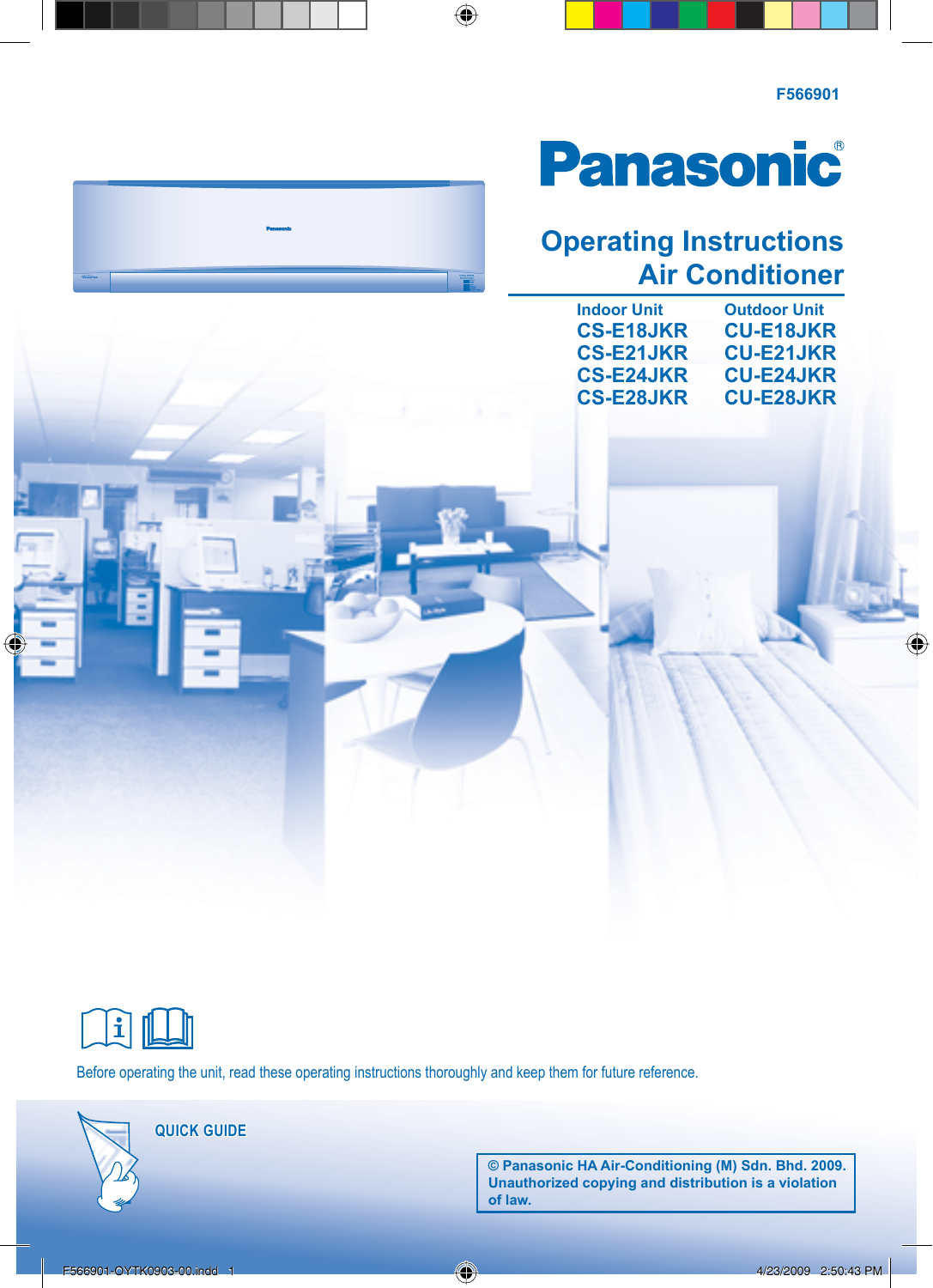### **SAFETY PRECAUTIONS**

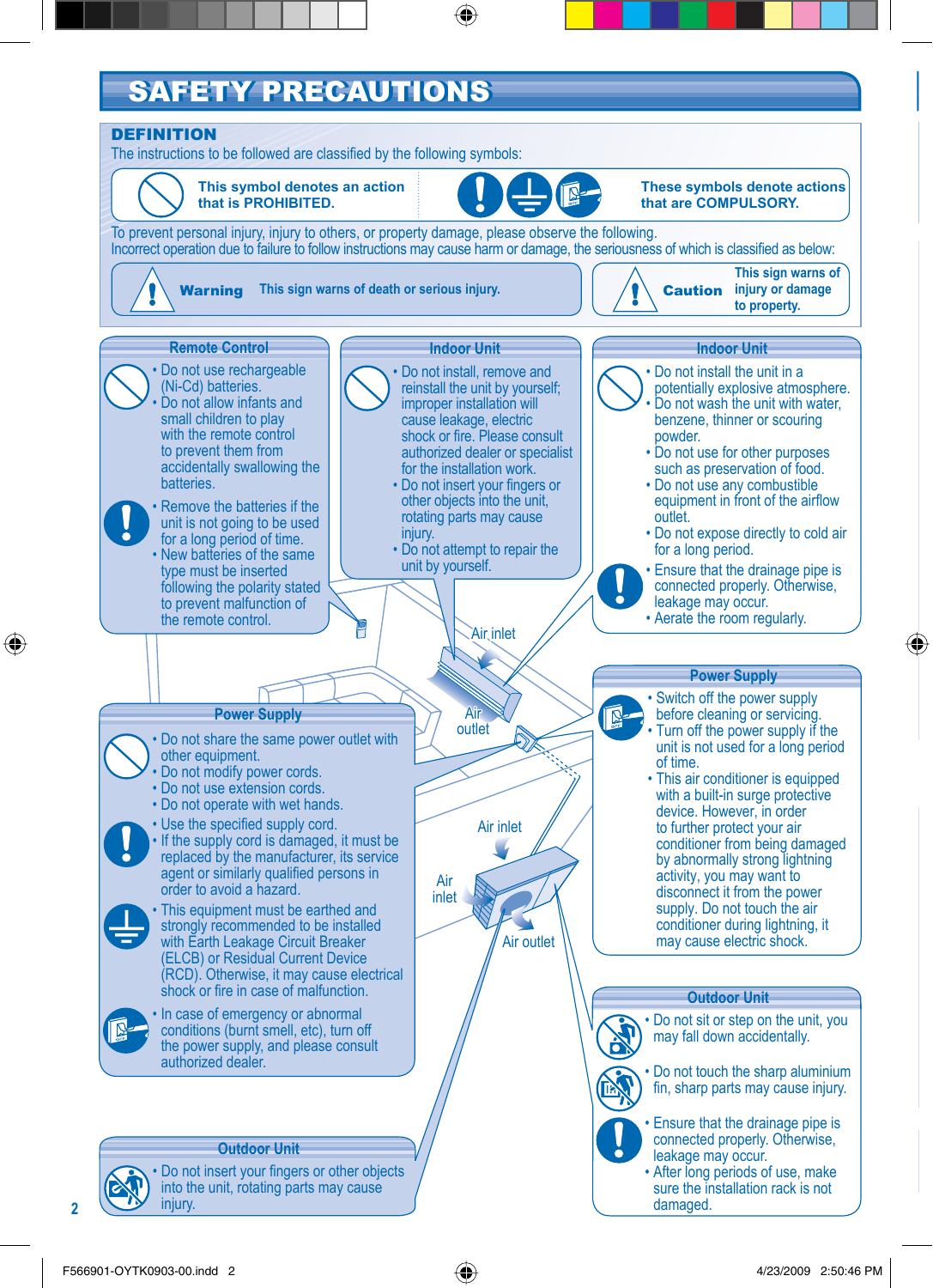## REGULATORY INFORMATION Thank you for purchasing

This appliance is not intended for use by persons (including children) with reduced physical, sensory or mental capabilities, or lack of experience and knowledge, unless they have been given supervision or instruction concerning use of the appliance by a person responsible for their safety. Children should be supervised to ensure that they do not play with the appliance.

### **OPERATION CONDITION**

Use this air conditioner under the following temperature range (CU-E18JKR, CU-E21JKR)

| Temperature (°C) |                | <b>Indoor</b> |      | <b>Outdoor</b> |      |
|------------------|----------------|---------------|------|----------------|------|
|                  |                | *DBT          | *WBT | *DBT           | *WBT |
| <b>COOLING</b>   | <b>Maximum</b> | 32            | 23   | 43             | 26   |
|                  | <b>Minimum</b> | 16            | 11   | 16             |      |
| <b>HEATING</b>   | <b>Maximum</b> | 30            |      | 24             | 18   |
|                  | <b>Minimum</b> | 16            |      | -5             |      |

#### (CU-E24JKR, CU-E28JKR)

| Temperature (°C) |    | Indoor |       | <b>Outdoor</b> |  |
|------------------|----|--------|-------|----------------|--|
|                  |    | *WBT   | *DBT  | *WBT           |  |
| <b>Maximum</b>   | 32 | 23     | 43    | 26             |  |
| <b>Minimum</b>   | 16 | 11     | 16    | 11             |  |
| <b>Maximum</b>   | 30 |        | 24    | 18             |  |
| <b>Minimum</b>   | 16 |        | $-10$ | $-11$          |  |
|                  |    | *DBT   |       |                |  |

*\* DBT: Dry bulb temperature*

*\* WBT: Wet bulb temperature*

Panasonic Air Conditioner

### **TABLE OF CONTENTS SAFETY PRECAUTIONS** 2 **REGULATORY INFORMATION** 3 **PRODUCT OVERVIEW & OPERATIONS** 4~5 **CARE & CLEANING** 6 **TROUBLESHOOTING** 7 **QUICK GUIDE** BACK COVER

### NOTE :

The illustrations in this manual are for explanation purposes only and may differ from the actual unit. It is subjected to change without notice for future improvement.

#### **Information for Users on Collection and Disposal of Old Equipment and used Batteries**



### **[Information on Disposal in other Countries outside the European Union]**

These symbols are only valid in the European Union. If you wish to discard these items, please contact your local authorities or dealer and ask for the correct method of disposal.



**Pb**

#### **Note for the battery symbol (bottom two symbol examples):**

This symbol might be used in combination with a chemical symbol. In this case it complies with the requirement set by the Directive for the chemical involved.

• Do not switch ON the unit when waxing the floor. After waxing, aerate the room properly before operating the unit.

• Do not install the unit in oily and smoky areas.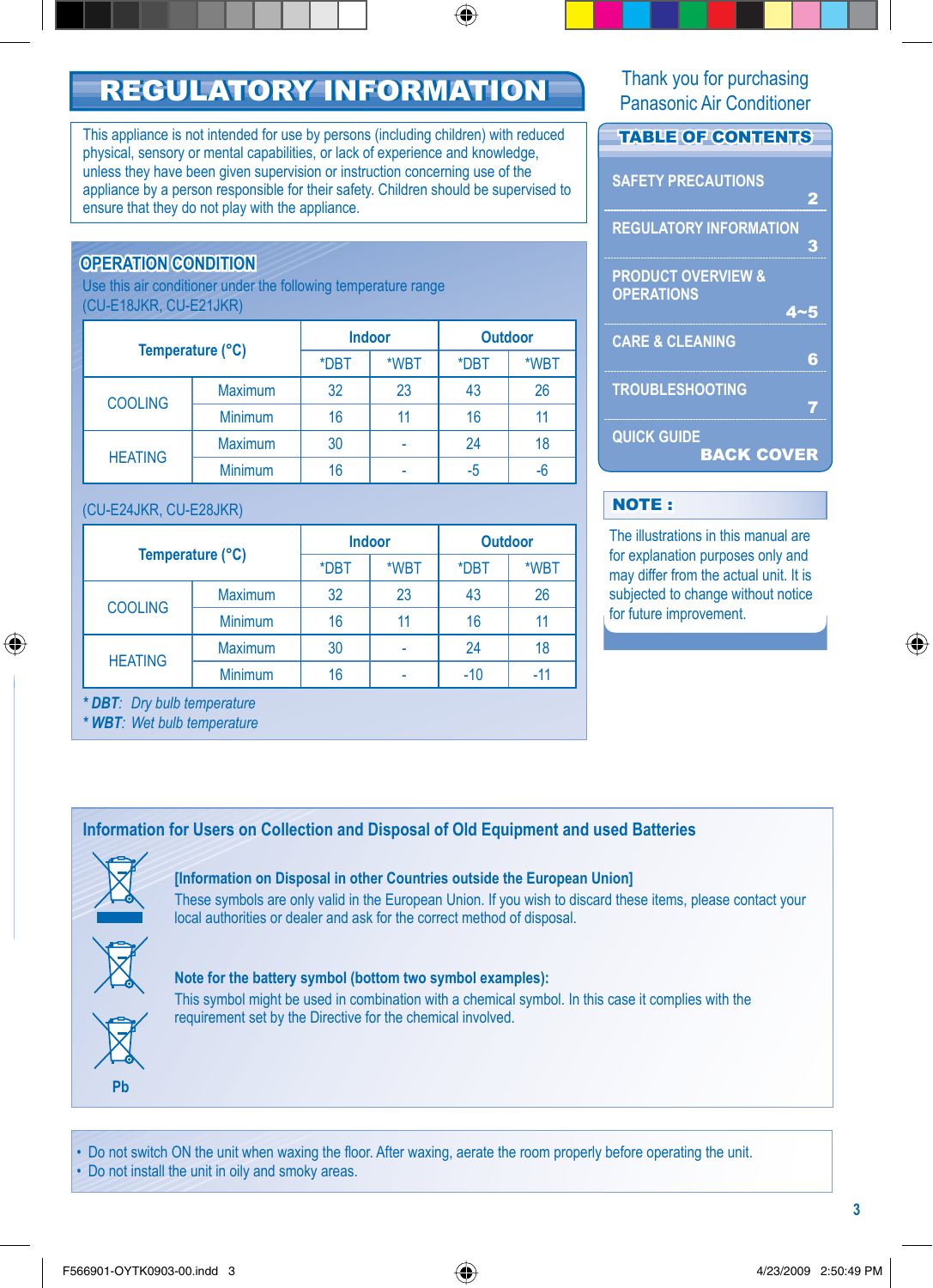### PRODUCT OVERVIEW & OPERATIONS

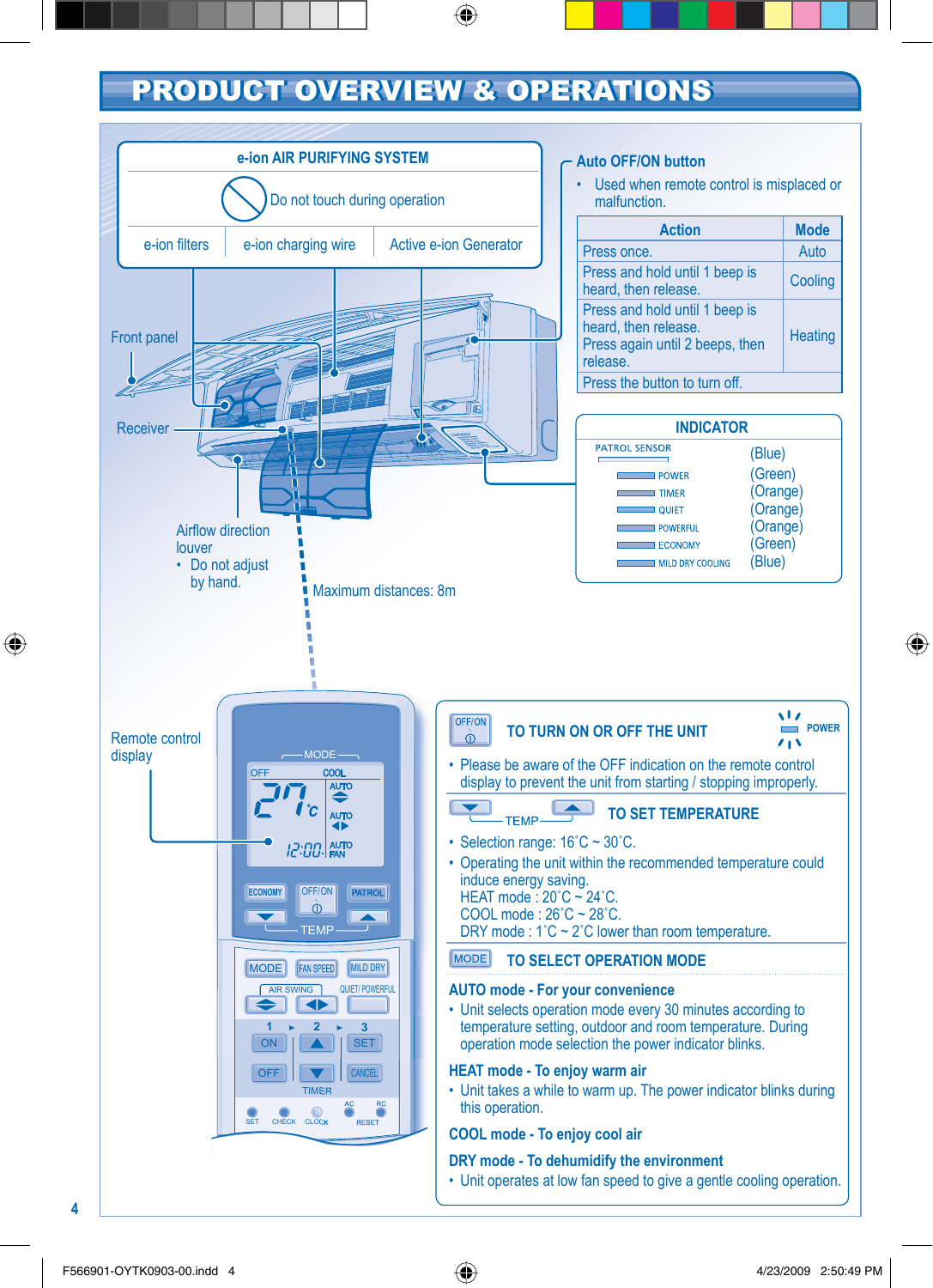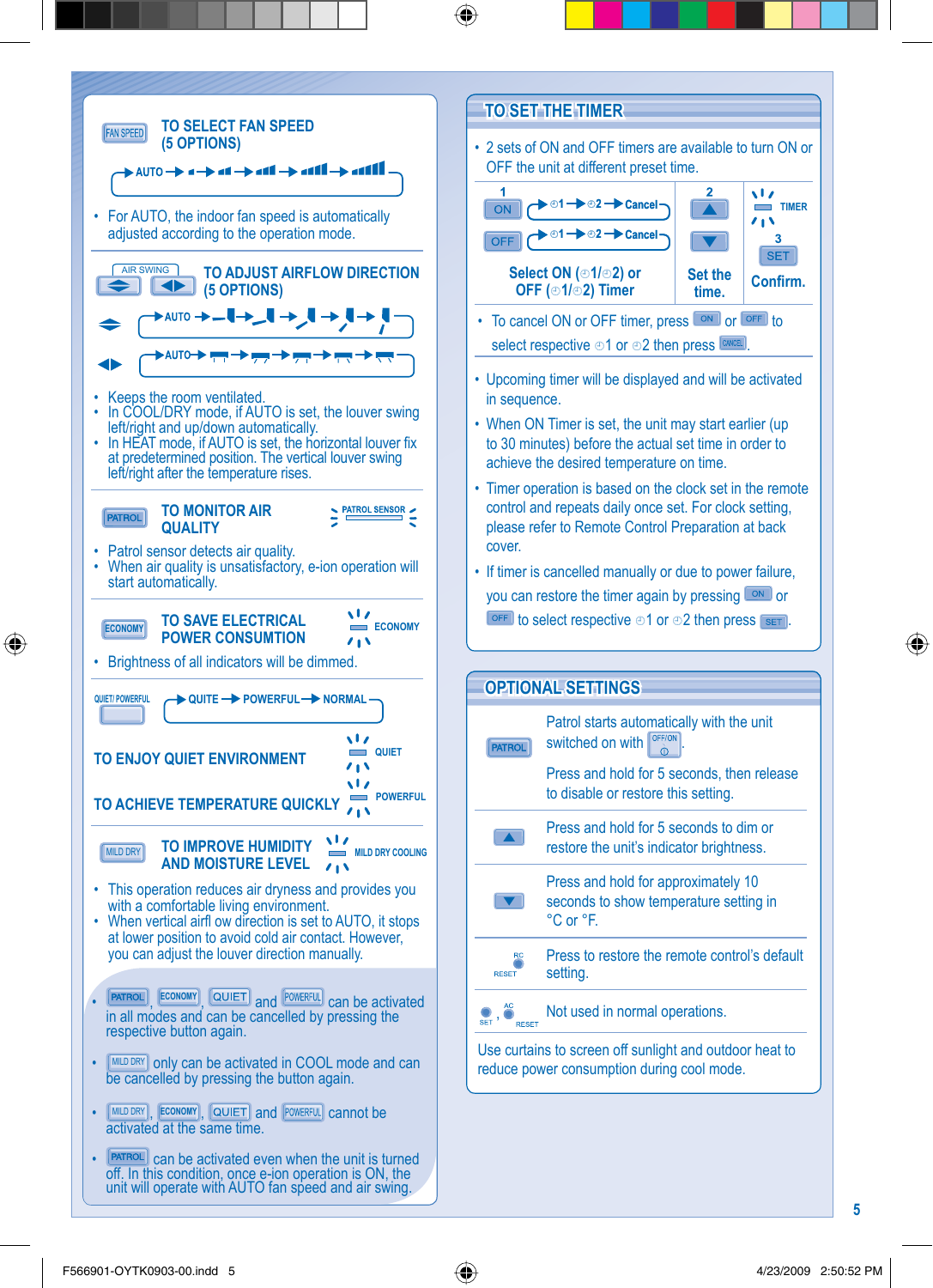### **CARE & CLEANING**



### **FOR SEASONAL INSPECTION AFTER EXTENDED NON-USE**

- Checking of remote control batteries.
- No obstruction at air inlet and air outlet vents.
- Use Auto OFF/ON button to select Cooling/Heating operation, after 15 minutes of operation, it is normal to have the following temperature difference between air inlet and air outlet vents:<br>Cooling:  $\geq 8^{\circ}C$  Heating:  $\geq 14^{\circ}C$ Heating: ≥ 14°C

- Activate Heat mode for 2~3 hours to remove moisture left in the internal parts thoroughly to prevent mould growth.
- Turn off the power supply.

**6**

• Remove the remote control batteries.

#### **NON SERVICEABLE CRITERIAS**

TURN OFF POWER SUPPLY then please consult authorized dealer under the following conditions:

- Abnormal noise during operation.
- Water/foreign particles have entered the remote control.
- Water leaks from Indoor unit.
- Circuit breaker switches off frequently.
- Power cord becomes unnaturally warm.
- **FOR EXTENDED NON-USE**<br>• Switches or buttons are not functioning properly.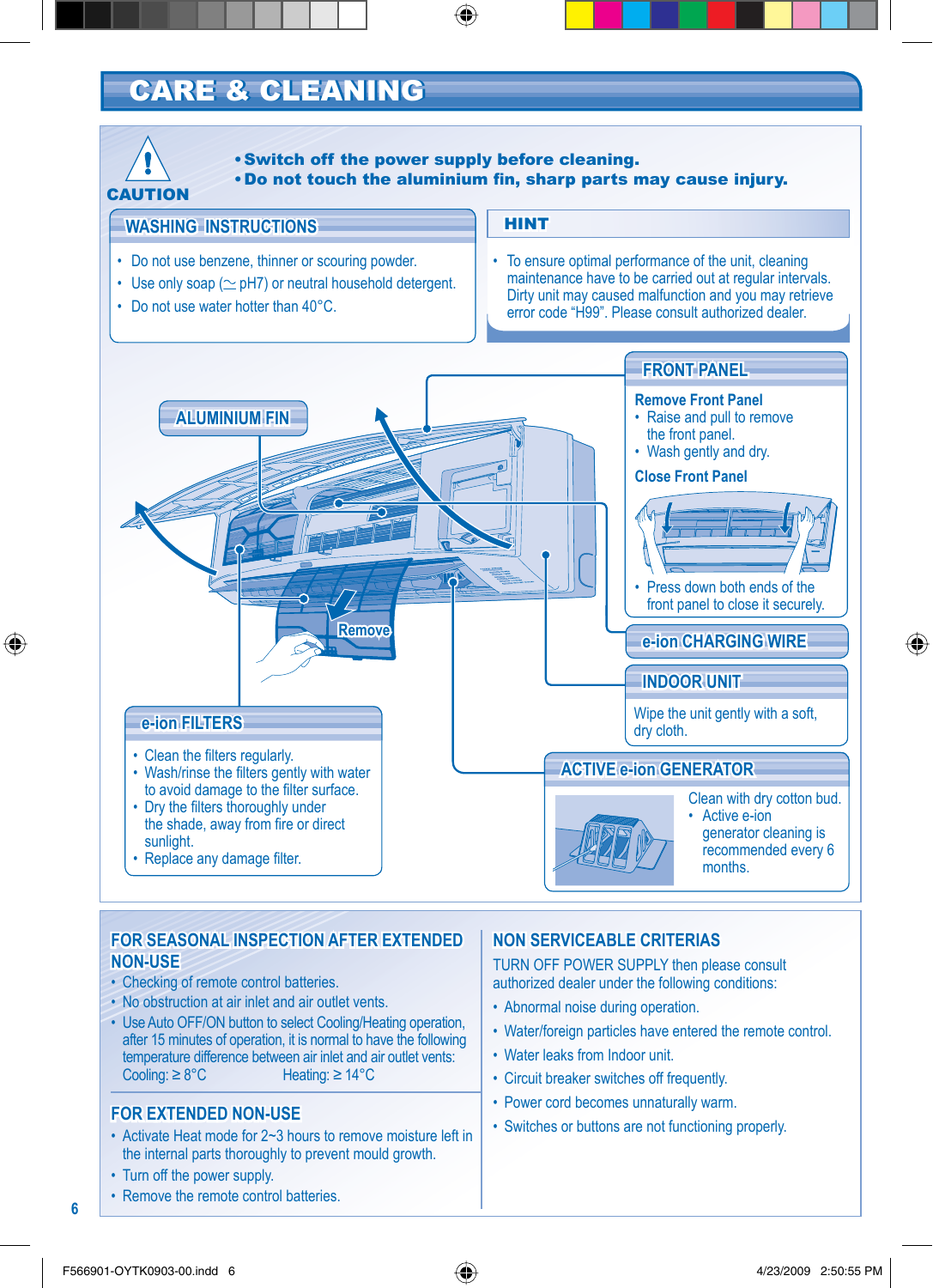### TROUBLESHOOTING

#### The following symptoms do not indicate malfunction.

| <b>Symptom</b>                                                                            | <b>Cause</b>                                                                                     |
|-------------------------------------------------------------------------------------------|--------------------------------------------------------------------------------------------------|
| Mist emerges from indoor unit.                                                            | • Condensation effect due to cooling process.                                                    |
| Water flowing sound during operation.                                                     | • Refrigerant flow inside the unit.                                                              |
| The room has a peculiar odour.                                                            | • This may due to damp smell emitted by the wall, carpet, furniture or clothing.                 |
| Indoor fan stops occasionally during automatic<br>fan speed setting.                      | • This helps to remove the surrounding odours.                                                   |
| Airflow continues even after operation has<br>stopped.                                    | • Extraction of remaining heat from the indoor unit (maximum 30 seconds).                        |
| Operation is delayed a few minutes after restart.                                         | • The delay is a protection to the unit's compressor.                                            |
| Outdoor unit emits water/steam.                                                           | • Condensation or evaporation occurs on pipes.                                                   |
| Timer indicator is always on.                                                             | • The timer setting repeats daily once set.                                                      |
| Power indicator blinks during operation, the<br>indoor fan is stopped and vane is closed. | • The unit is in defrost mode, and the melted frost is drained from the<br>outdoor unit.         |
| Indoor fan stops occasionally during heating<br>operation.                                | • To avoid unintended cooling effect.                                                            |
| Power indicator blinks before the unit is<br>switched on.                                 | • This is a preliminary step in preparation for the operation when the ON<br>timer has been set. |
| Cracking sound during operation.                                                          | • Changes of temperature cause the expansion/contraction of the unit.                            |

#### Check the following before calling for servicing.

| <b>Symptom</b>                                                                    | <b>Check</b>                                                                                                                                                            |
|-----------------------------------------------------------------------------------|-------------------------------------------------------------------------------------------------------------------------------------------------------------------------|
| Heating/Cooling operation is not working<br>efficiently.                          | • Set the temperature correctly.<br>• Close all doors and windows.<br>• Clean or replace the filters.<br>• Clear any obstruction at the air inlet and air outlet vents. |
| Noisy during operation.                                                           | • Check if the unit has been installed at an incline.<br>• Close the front panel properly.                                                                              |
| Remote control does not work.<br>(Display is dim or transmission signal is weak.) | • Insert the batteries correctly.<br>• Replace weak batteries.                                                                                                          |
| The unit does not work.                                                           | • Check if the circuit breaker is tripped.<br>• Check if timers have been set.                                                                                          |
| The unit does not receive the signal from the<br>remote control.                  | • Make sure the receiver not obstructed.<br>• Certain fluorescent lights may interfere with signal transmitter. Please<br>consult your nearest dealer.                  |
| PATROL operation does not work.                                                   | • Press and hold PATROL for 15 seconds until beep sound is heard, press<br>PATROL again.                                                                                |
| Patrol sensor indicator on the indoor unit is<br>blinking.                        | • Press <b>PATROL</b> twice. If the patrol sensor indicator still blinking, please<br>consult authorized dealer.                                                        |
|                                                                                   |                                                                                                                                                                         |

### The unit stops and the timer indicator blinks.

Use remote control to retrieve error code.



Press until you hear beep sound, then jot down the error code.

#### **Note:**

• For certain error, you may restart the unit with limited operation with 4 beeps during operation starts.

4 Turn the unit off and reveal the error code to authorized dealer.